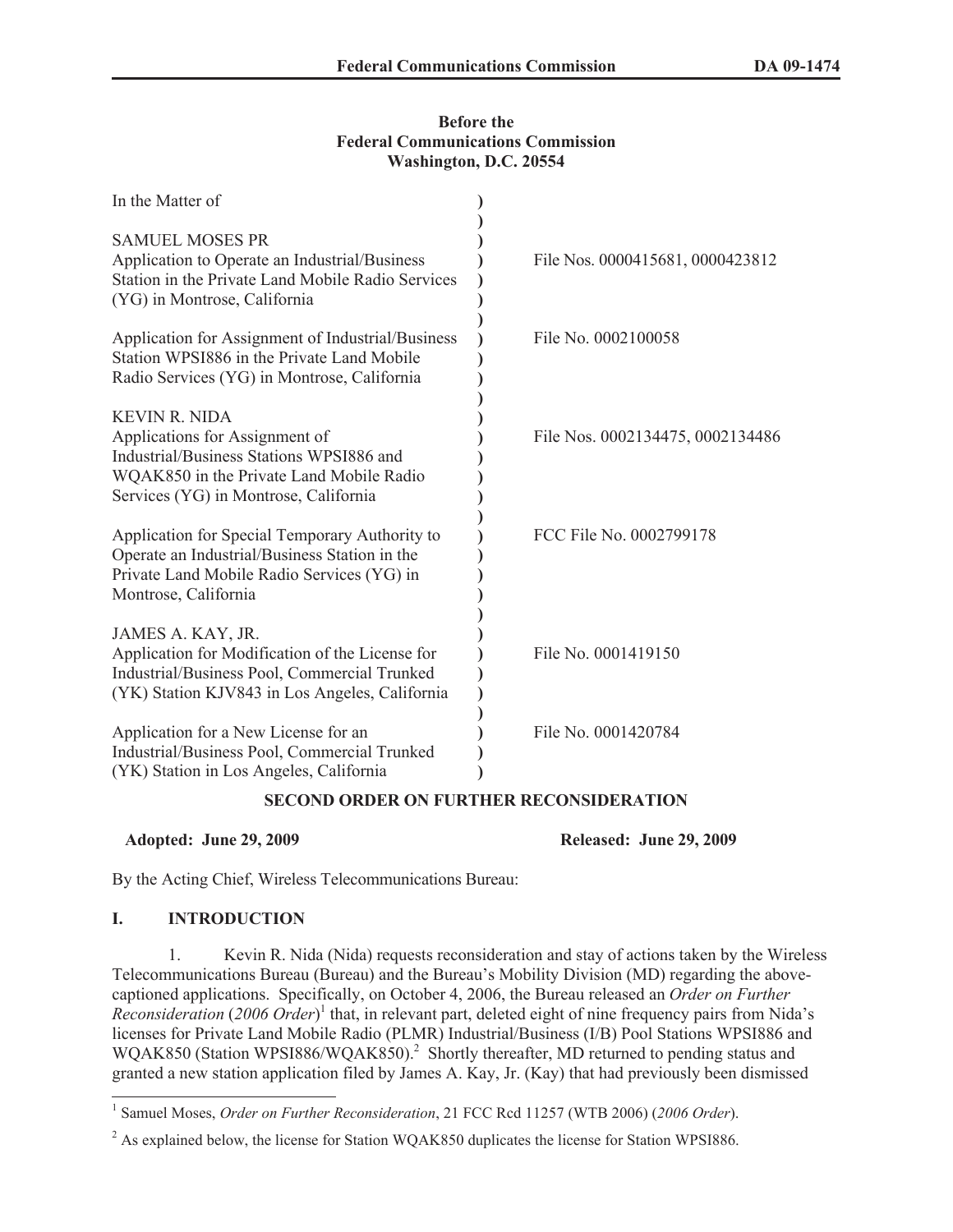because the proposed operations would cause interference to Station WPSI886. Similarly, in an *Order* released October 17, 2006 (*MD Order*),<sup>3</sup> MD indicated that it would grant a Kay modification application that had been dismissed for the same reason once Kay amended it to reflect the intervening assignment of the license, and dismissed as moot Kay's petition for reconsideration of the dismissal of the applications.

2. Nida informally requested a stay of the *2006 Order* on October 24, 2006 (Informal Request for Stay);<sup>4</sup> requested special temporary authority (STA) to continue to operate on the eight deleted frequency pairs during the pendency of this proceeding on October 27, 2006 (STA Request);<sup>5</sup> and, on October 31, 2006, requested reconsideration of the *2006 Order* or in the alternative a waiver of the frequency coordination requirements for Station WPSI886/WQAK850 (Nida First Petition),<sup>6</sup> and formally requested a stay of the 2006 Order (Request for Stay).<sup>7</sup> In the Request for Stay, Nida also requested a stay of the *MD Order* and the associated licensing actions. On November 6, 2006, Nida requested reconsideration of the *MD Order* (Nida Second Petition).<sup>8</sup> For the reasons set forth below, we deny the Nida First Petition, and dismiss as moot the Informal Request for Stay, Request for Stay, STA Request, and Nida Second Petition.

3. Kay and Comm Enterprises, LLC (Comm Enterprises) jointly filed a petition seeking partial reconsideration of the *2006 Order* on November 3, 2006 (Kay/Comm Enterprises Petition), asking the Bureau to delete the remaining frequency pair authorized to Station WPSI886/WQAK850.<sup>9</sup> For the reasons set forth below, we dismiss the Kay/Comm Enterprises Petition.

 $<sup>5</sup>$  FCC File No. 0002799178 (Oct. 27, 2006). Kay and MRA requested that no action be taken on the application.</sup> *See* Letter from Robert J. Keller, Counsel for James A. Kay, Jr., to Catherine W. Seidel, Acting Chief, Wireless Telecommunications Bureau (Oct. 31, 2006); Letter from David J. Kaufman, Counsel for Mobile Relay Associates, to Catherine W. Seidel, Acting Chief, Wireless Telecommunications Bureau (Nov. 1, 2006).

<sup>6</sup> Petition for Reconsideration and Request for Waiver, filed by Kevin R. Nida (Oct. 31, 2006) (Nida First Petition). Kay and MRA filed oppositions. Opposition to Nida's Petition for Reconsideration, filed by Mobile Relay Associates (Nov. 15, 2006) (MRA Opposition to Nida First Petition); Opposition to Petition for Reconsideration and Request for Waiver, filed by James A. Kay, Jr. (Nov. 16, 2006) (Kay Opposition to Nida First Petition). Nida filed replies. Reply to Kay's Opposition to Petition for Reconsideration and Waiver, filed by Kevin R. Nida (Nov. 28, 2006) (Nida Reply to Kay Opposition); Reply to Mobile Relay Associates' Opposition to Petition for Reconsideration, filed by Kevin R. Nida (Nov. 28, 2006) (Nida Reply to MRA Opposition). The parties also traded pleadings regarding the timeliness of the oppositions. *See* Motion for Extension of Time, filed by James A. Kay, Jr. (Nov. 15, 2006); Motion to Strike, filed by Kevin R. Nida (Nov. 28, 2006); Opposition to Motion to Strike, filed by Mobile Relay Associates (Dec. 4, 2006); Motion for Leave to Submit Pleading Out of Time, filed by James A. Kay, Jr. (Dec. 7, 2006).

<sup>7</sup> Request for Stay, filed by Kevin R. Nida (Oct. 31, 2006). Kay and MRA filed oppositions. Opposition to Request for Stay, filed by Mobile Relay Associates (Nov. 15, 2006); Opposition to Request for Stay, filed by James A. Kay, Jr. (Nov. 16, 2006).

<sup>8</sup> Petition for Reconsideration, filed by Kevin R. Nida (Nov. 6, 2006) (Nida Second Petition). Kay and Comm Enterprises, LLC jointly filed an opposition. *See* Opposition to Kevin R. Nida's Petition for Reconsideration, filed by James A. Kay, Jr. and Comm Enterprises, LLC (Nov. 21, 2006).

<sup>9</sup> Petition for Partial Reconsideration, filed by James A. Kay, Jr. and Comm Enterprises, LLC (Nov. 3, 2006) (Kay/Comm Enterprises Petition). Nida filed an opposition. *See* Opposition to Petition for Partial Reconsideration,

(continued....)

<sup>3</sup> James A. Kay, Jr., *Order*, 21 FCC Rcd 11747 (WTB MD 2006) (*MD Order*).

<sup>4</sup> Letter from Delaney M. DiStefano, Counsel for Kevin R. Nida, to Catherine W. Seidel, Acting Chief, Wireless Telecommunications Bureau (Oct. 24, 2006). Kay and Mobile Relay Associates (MRA) filed oppositions. Letter from Robert J. Keller, Counsel for James A. Kay, Jr., to Catherine W. Seidel, Acting Chief, Wireless Telecommunications Bureau (Oct. 25, 2006); Letter from David J. Kaufman, Counsel for Mobile Relay Associates to Catherine W. Seidel, Acting Chief, Wireless Telecommunications Bureau (Oct. 25, 2006).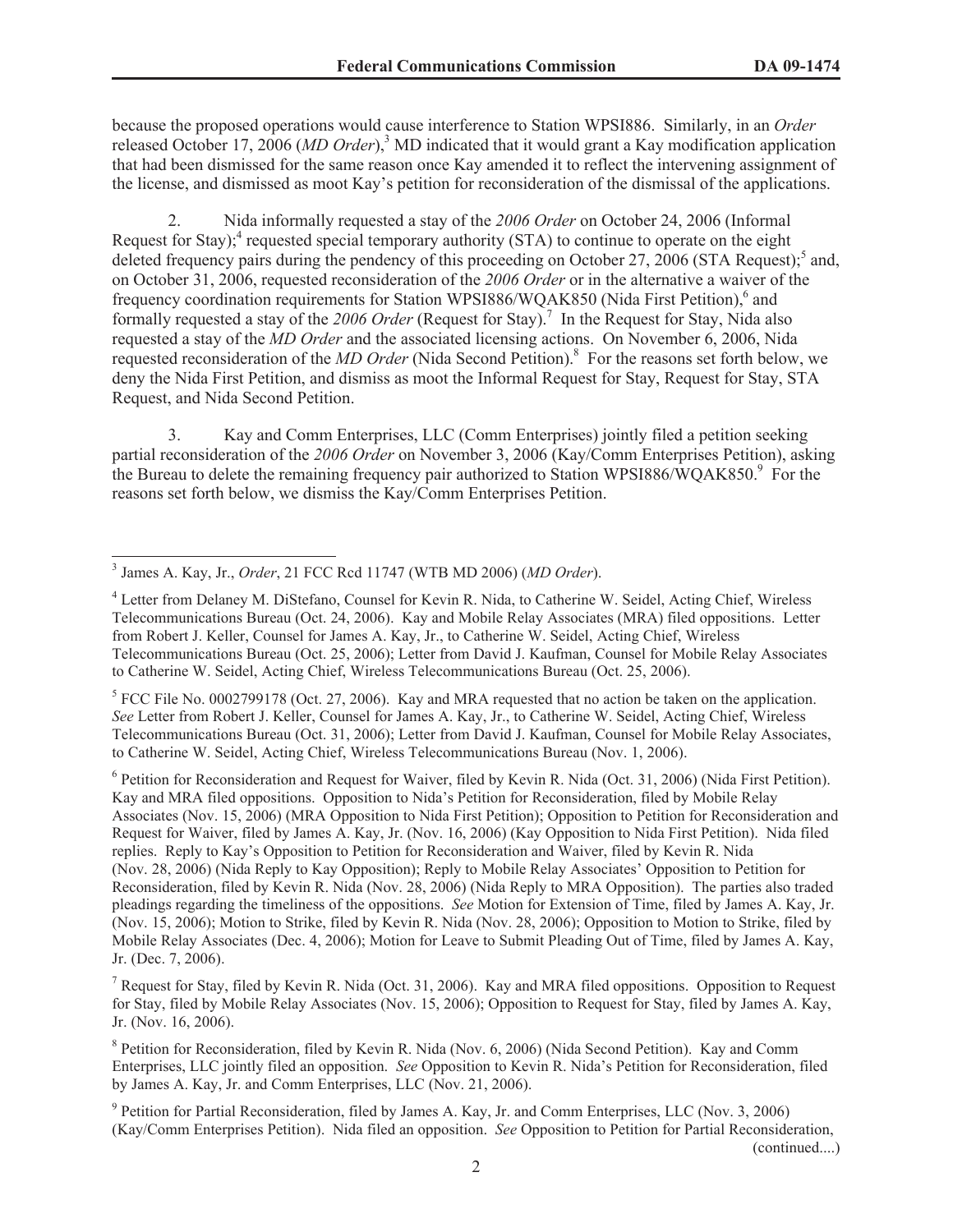## **II. BACKGROUND**

4. *Moses Application.* In 1997, the Commission directed the certified frequency coordinators for the PLMR Services to reach a consensus on the applicable coordination procedures for the 12.5 kHz "offset" channels.<sup>10</sup> That consensus is embodied in the Land Mobile Communications Council (LMCC) procedures for evaluating adjacent channel interference in the 470-512 MHz band using the interference criteria of TIA/EIA/TSB-88 (TSB-88). <sup>11</sup> The LMCC Consensus provides that an application shall not be certified if an incumbent or the applicant has unacceptable interference of more than five percent reduction of the calculated service area reliability.<sup>12</sup>

5. On March 27, 2001, Samuel Moses (Moses) applied to operate a trunked PLMR station in Montrose, California, on I/B Pool offset frequencies in the 470-512 MHz band.<sup>13</sup> The United Telecom Council (UTC), an FCC-certified frequency coordinator, coordinated the frequencies and submitted the application to the Bureau's Public Safety and Private Wireless Division (PSPWD).<sup>14</sup> The application received FCC File No. 0000415681. A second, identical application later appeared in the Commission's licensing database under FCC File No. 0000423812. On May 14, 2001, PSPWD granted application FCC File No. 0000415681, and issued Moses a license to operate trunked PLMR Station WPSI886 on the requested frequencies. Moses withdrew application FCC File No. 0000423812 on May 26, 2001.

6. On June 11, 2001, Kay requested dismissal or denial — or, if the application was granted before the request was received, reconsideration of the grant — of the application due to potential harmful interference to Kay's PLMR stations in the Los Angeles area.<sup>15</sup> Kay's request, which was served on Moses, referenced application FCC File No. 0000423812, but not application FCC File No. 0000415681. On July 24, 2001, PSPWD's Licensing and Technical Analysis Branch asked UTC to explain its frequency recommendation for Station WPSI886 in light of the interference issues.<sup>16</sup> On July 31, 2001, UTC replied that additional technical studies revealed that use of the frequencies may cause interference and degradation in service to adjacent-channel licensees, and it recommended that PSPWD set aside the

<sup>11</sup> *See* Filing Freeze to Be Lifted for Applications Under Part 90 for 12.5 kHz Offset Channels in the 421-430 and 470-512 MHz Bands, *Public Notice*, 13 FCC Rcd 5942, 5942 (WTB 1997) (citing Letter from Larry A. Miller, President, LMCC, to Daniel B. Phythyon, Esq., Acting Chief, Wireless Telecommunications Bureau (Sept. 10, 1997) (LMCC Consensus)).

<sup>12</sup> *See* LMCC Consensus, Attachment at 2.

<sup>13</sup> 471/474.7000 MHz, 471/474.7250 MHz, 471/474.8500 MHz, 471/474.8750 MHz, 472/475.1750 MHz, 472/475.2000 MHz, 472/475.2250 MHz, 472/475.2750 MHz, 472/475.5500 MHz, and 472/475.7250 MHz*. See* FCC File No. 0000415681 (Mar. 27, 2001).

<sup>14</sup> *See* FAC No. NV0UU01612.

<sup>15</sup> See Letter from Robert J. Keller, Esq., Counsel for James Kay, Jr., to Thomas J. Sugrue, Chief, Wireless Telecommunications Bureau, FCC (June 11, 2001). In addition, on June 8, 2001, Ted S. Henry (Henry) filed an informal petition requesting that PSPWD set aside the grant of Moses's application. *See* Informal Petition, filed by Henry Radio (June 8, 2001) (Henry Request).

<sup>(...</sup>continued from previous page)

filed by Kevin R. Nida (Nov. 13, 2006). Kay and Comm Enterprises jointly replied. *See* Reply to Opposition to Petition for Partial Reconsideration, filed by James A. Kay, Jr. and Comm Enterprises, LLC (Nov. 24, 2006).

<sup>&</sup>lt;sup>10</sup> See Replacement of Part 90 by Part 88 to Revise the Private Land Mobile Radio Services and Modify the Policies Governing Them and Examination of Exclusivity and Frequency Assignment Policies of the Private Land Mobile Services, *Second Report and Order*, PR Docket No. 92-235, 12 FCC Rcd 14307, 14330-31 ¶ 43 (1997).

<sup>16</sup> *See* Letter from Mary Shultz, Chief, Licensing and Technical Analysis Branch, Public Safety and Private Wireless Division, Wireless Telecommunications Bureau, Federal Communications Commission, to United Telecom Council (July 24, 2001).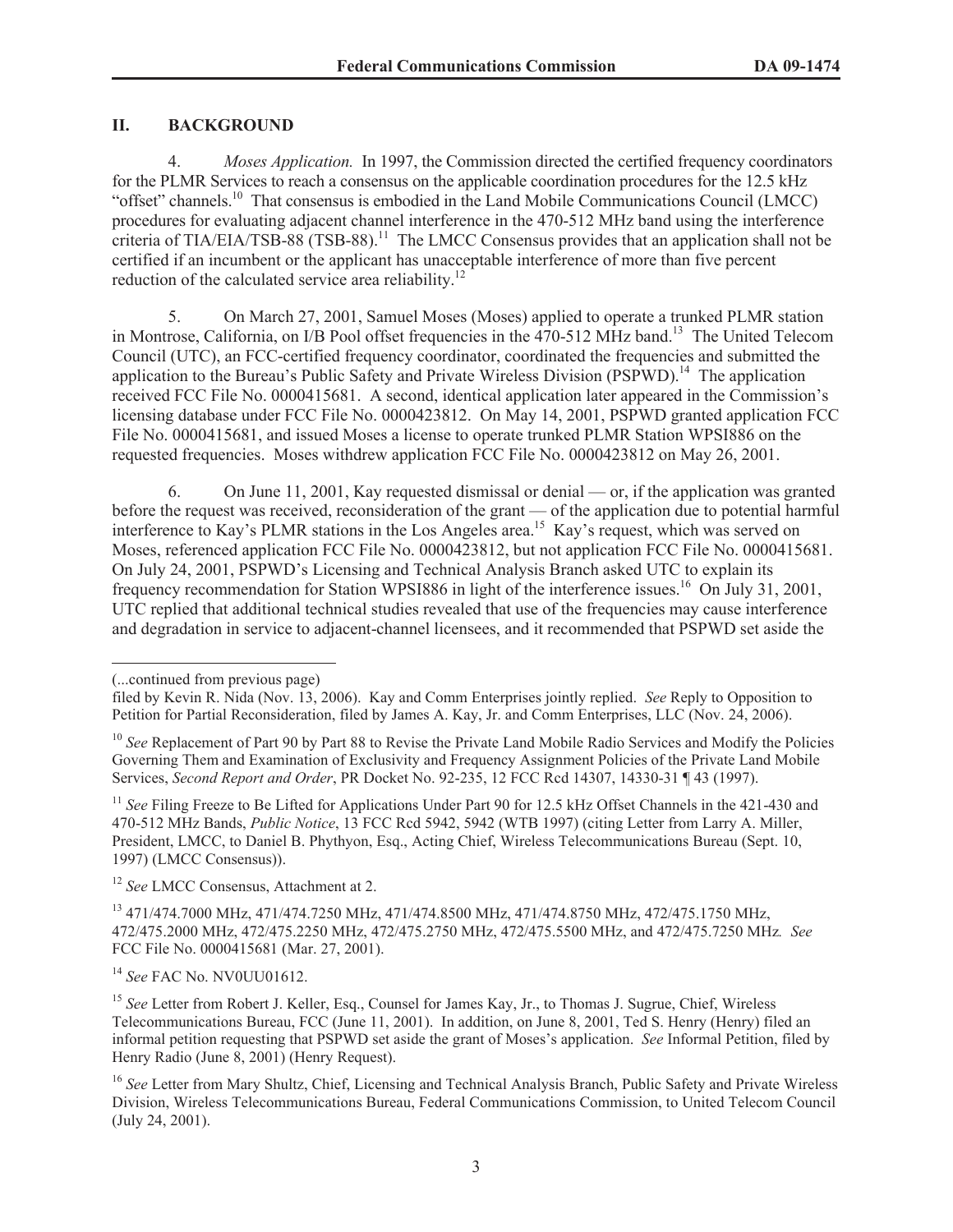grant of the license.<sup>17</sup> On August 14, 2001, Moses opposed UTC's letter, but did not respond to Kay.<sup>18</sup>

7. *2002 and 2004 Orders.* On December 18, 2001, PSPWD consented to the assignment of the license for Station WPSI886 from Moses to Thomas K. Kurian (Kurian).<sup>19</sup> In an *Order* released September 16, 2002 (*2002 Order*), PSPWD, based on UTC's recommendation, granted Kay's June 11, 2001 request, set aside the grant of the license for Station WPSI886, dismissed application FCC File No. 0000415681, and instructed Kurian to cease operation of the station.<sup>20</sup> On October 15, 2002, Kurian requested reconsideration of the *2002 Order,* arguing, *inter alia*, that Kay's reconsideration request was procedurally defective, and that interference studies submitted with Kurian's petition demonstrated that Station WPSI886 would not cause interference to adjacent-channel stations.<sup>2</sup>

8. In 2003, Kay filed two applications for licenses to provide commercial service in the 470- 512 MHz band. The first application, FCC File No. 0001419150, sought authority to add certain frequencies to Kay's license for trunked, commercial I/B Pool for Station KVJ843 in the Los Angeles, California area.<sup>22</sup> The second application, FCC File No. 0001420784, sought authority to construct a new trunked, commercial I/B Pool station that would operate on some of the same frequencies, also located in the Los Angeles area. $^{23}$ 

9. In an *Order* released January 9, 2004 (*2004 Order*), the Bureau's Public Safety and Critical Infrastructure Division (PSCID)<sup>24</sup> granted Kurian's October 15, 2002 petition, concluding that Kay's June 11, 2001 reconsideration request was procedurally defective because it sought reconsideration of the grant of application FCC File No. 0000423812 (which had been withdrawn), rather than application FCC File No. 0000415681.<sup>25</sup> PSCID accordingly restored the license for Station WPSI886 to active status.<sup>26</sup> On January 16, 2004, Kay requested reconsideration of the *2004 Order,* arguing that he properly sought reconsideration of the license grant notwithstanding his reference to the incorrect file number, and that the public interest justified setting aside the authorization for Station WPSI886 because it was likely to cause interference to his operations in the Los Angeles area.<sup>27</sup>

<sup>26</sup> *Id.* at 4 ¶ 10.

(continued....)

<sup>&</sup>lt;sup>17</sup> See Letter from Renee McIlwain, Director of Spectrum Services, United Telecom Council, to Mary Shultz, Chief, Licensing and Technical Analysis Branch, Federal Communications Commission (July 31, 2001) (UTC Letter).

<sup>&</sup>lt;sup>18</sup> *See* Letter from Dennis C. Brown, Counsel for Samuel Moses, to Magalie Roman Salas, Secretary, FCC (dated Aug. 14, 2001, and filed Aug. 16, 2001). This letter also responded to the Henry Request.

<sup>&</sup>lt;sup>19</sup> See FCC File No. 0000681221 (Dec. 4, 2001). Kurian filed the construction notification for Station WPSI886 on May 2, 2002. FCC File No. 0000873203 (May 2, 2002).

<sup>20</sup> *See* Samuel Moses, *Order on Reconsideration*, 17 FCC Rcd 17137, 17138-39 ¶¶ 5, 7 (WTB PSPWD 2002).

<sup>21</sup> *See* Petition for Reconsideration, filed by Thomas K. Kurian (Oct. 15, 2002).

<sup>&</sup>lt;sup>22</sup> FCC File No. 0001419150 (Aug. 15. 2003). Those frequencies included 471/474.7250 MHz, 471/474.7375 MHz, 471/474.8625 MHz, 471/474.8750 MHz, 471/474.9000 MHz, and 472/475.2000 MHz.

<sup>&</sup>lt;sup>23</sup> FCC File No. 0001420784 (Aug. 18, 2003). Those frequencies included 471/474.7250 MHz, 471/474.8750 MHz, 472/475.2000 MHz, 471/474.8625 MHz, and 471/474.9000 MHz.

 $^{24}$  The Commission reorganized the Bureau effective November 13, 2003, and the relevant duties of the Public Safety and Private Wireless Division were assumed by the Public Safety and Critical Infrastructure Division. *See* Reorganization of the Wireless Telecommunications Bureau, *Order*, 18 FCC Rcd 25414, 25414 ¶ 2 (2003).

<sup>25</sup> *See* Samuel Moses, *Order on Further Reconsideration*, 19 FCC Rcd 1, 3-4 ¶ 8 (WTB PSCID 2004). PSCID did not address Kurian's other arguments. *See id.* at 4 n.28.

<sup>&</sup>lt;sup>27</sup> See Petition for Reconsideration, filed by James A. Kay, Jr. (Jan. 16, 2004). Radio Communications Associates also requested reconsideration of the *2004 Order*. *See* Petition for Reconsideration of Order on Further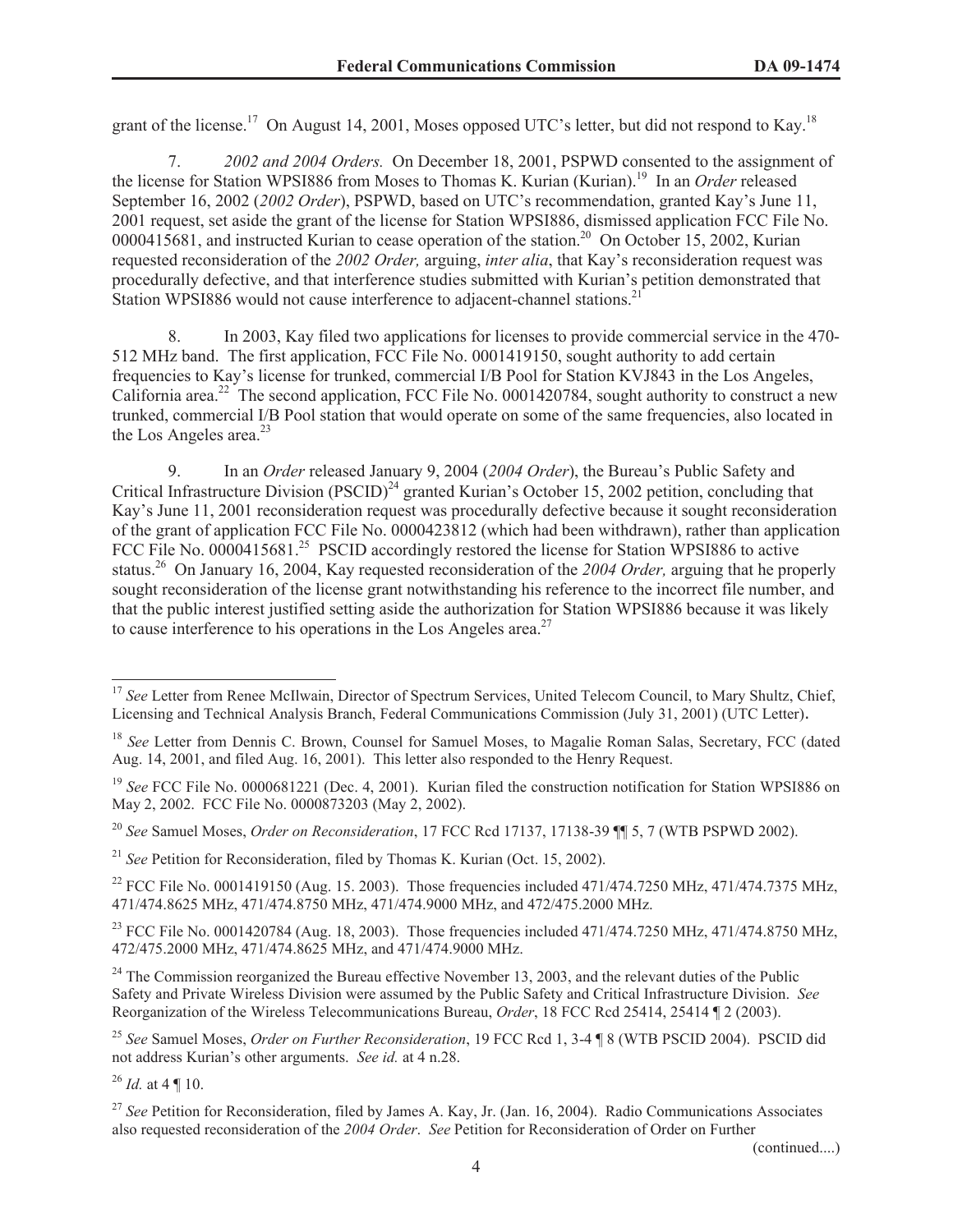10. In light of the *2004 Order*, MD, on March 15, 2004, dismissed Kay's 2003 commercial applications because the proposed operations would cause unacceptable interference to Station WPSI886.<sup>28</sup> On April 6, 2004, Kay filed a petition seeking reconsideration of the dismissals.<sup>29</sup>

11. *Assignments.* On June 24, 2004, PSCID erroneously granted Moses an additional license under Call Sign WQAK850 for the frequencies he requested in application FCC File No. 0000415681.<sup>30</sup> On March 11, 2005, MD consented to the assignment of the license for Station KVJ843 from Kay to his affiliate, Comm Enterprises.<sup>31</sup> On March 30, 2005, PSCID consented to the assignment of the license for Station WPSI886 from Kurian back to Moses.<sup>32</sup> On May 4, 2005, PSCID consented to the assignment of nine of the frequency pairs<sup>33</sup> authorized to Stations WPSI886<sup>34</sup> and WQAK850<sup>35</sup> from Moses to Nida.<sup>36</sup>

12. *2006 Order.* On October 4, 2006, the Bureau released an Order granting in part Kay's January 16, 2004 petition, and deleting eight of the nine frequency pairs from the licenses for Station WPSI886/WQAK850.<sup>37</sup> The Bureau first reversed PSCID's decision in the *2004 Order* that Kay's June 11, 2001 reconsideration request was defective merely because it referenced the wrong file number.<sup>38</sup> The Bureau concluded that because Moses filed only one application, which was given two different file numbers, it was clear that Kay sought reconsideration of the grant of that application regardless of which file number he listed in his petition.<sup>39</sup>

<sup>29</sup> *See* Petition for Reconsideration, filed by James A. Kay, Jr. (Apr. 6, 2004).

<sup>30</sup> Moses filed a construction notification for Station WOAK850 on March 11, 2005. FCC File No. 0002075647 (Mar 11, 2005).

<sup>31</sup> *See* FCC File No. 0002089379 (Mar. 24, 2005).

<sup>32</sup> *See* FCC File No. 0002100058 (Mar. 25, 2005).

<sup>33</sup> The tenth frequency pair, 472/475.5500 MHz, had previously been assigned to FM Radio Services LLC (FM Radio) under Call Signs WQCJ919 and WQCL258. *See* FCC File Nos. 0002075529 (Mar. 11, 2005), 0002084666 (Mar. 14, 2005). The FM Radio licenses are no longer at issue in this proceeding.

<sup>34</sup> *See* FCC File No. 0002134475 (Apr. 25, 2005).

<sup>(...</sup>continued from previous page)

Reconsideration, filed by Radio Communications Association (Feb. 9, 2004). In addition, Kay and MRA filed requests that the license for Station WPSI886 be modified pursuant to Section 316 of the Communications Act of 1934, as amended, 47 U.S.C. § 316, by deleting channels that were short-spaced with their adjacent-channel facilities. *See* Petition for License Modification, filed by James A. Kay, Jr. (Jan. 14, 2004) (Kay Modification Request); Request to Initiate Modification Proceedings, filed by Mobile Relay Associates (Feb. 2, 2004) (MRA Modification Request).

 $^{28}$  Notice of Dismissal, Reference No. 2624354, File No. 0001419150 (Mar. 15, 2004); Notice of Dismissal, Reference No. 2624355, File No. 0001420784 (Mar. 15, 2004).

<sup>35</sup> *See* FCC File No. 0002134486 (Apr. 25, 2005).

<sup>&</sup>lt;sup>36</sup> MRA filed a petition for reconsideration of the consent to the assignment application on June 8, 2005, arguing that the grant should be rescinded until resolution of the MRA Modification Request. *See* Petition for Reconsideration, filed by Mobile Relay Associates (June 8, 2005) (MRA Petition for Reconsideration).

<sup>37</sup> *2006 Order*, 21 FCC Rcd at 11263 ¶ 19.

<sup>38</sup> *See id.* at 11260 ¶ 10.

<sup>39</sup> *Id.* (citing Alert Cable TV of North Carolina, Inc., d/b/a/ Time Warner Cable, *Memorandum Opinion and Order*, 18 FCC Rcd 12848, 12848 n.3 (MB PD 2003); Patrick Shannon, Esq., *Letter*, 18 FCC Rcd 11552 (WTB ASAD 2003)).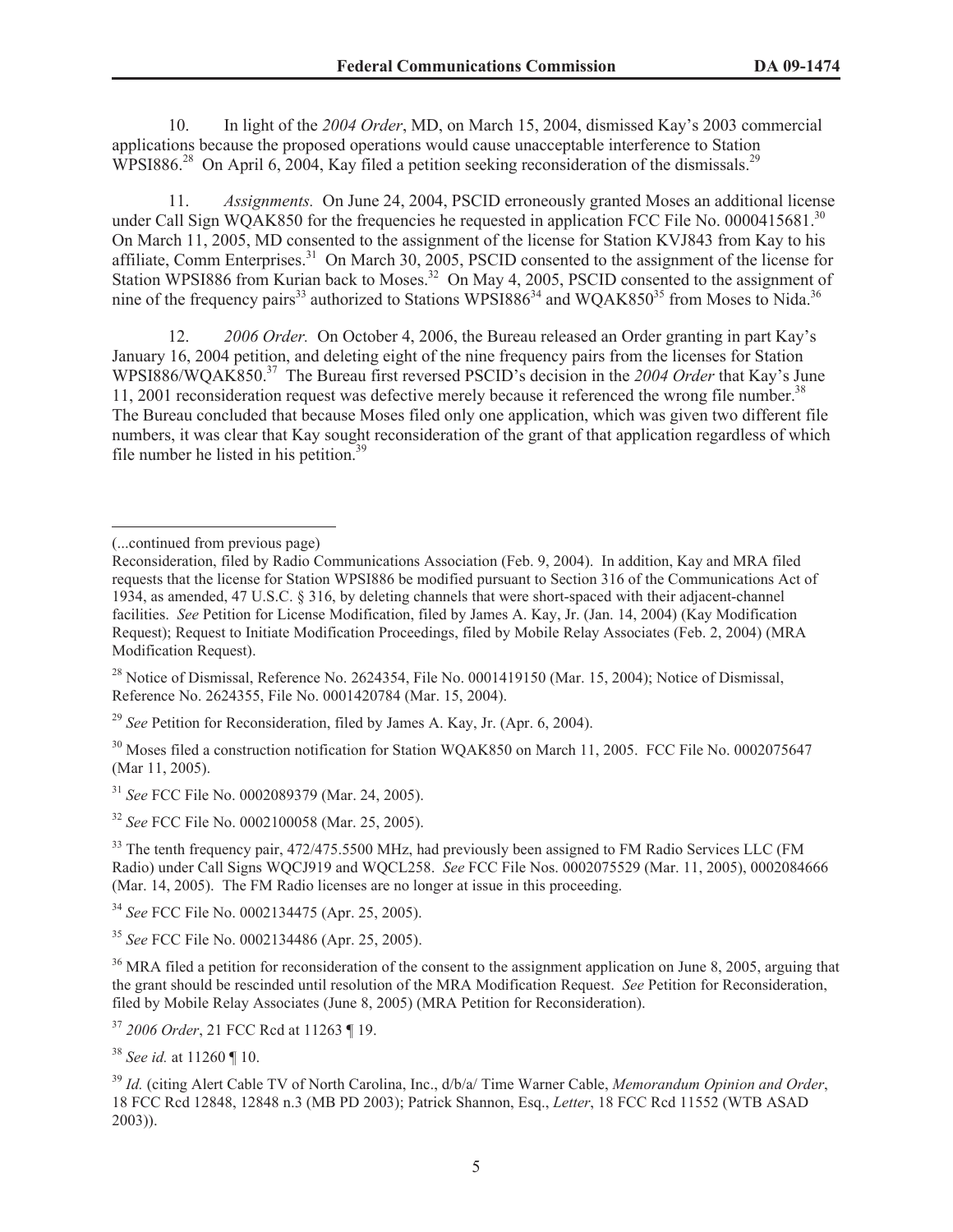13. The Bureau then addressed Kurian's other procedural and substantive arguments PSCID had declined to address in its *2004 Order*. First, the Bureau concluded that Kay had met the requirement of Section 1.106(b)(1) of the Commission's Rules<sup>40</sup> that a person not previously a party to a proceeding who files a petition for reconsideration show good reason why he could not have participated earlier, because Moses's application was neither placed on public notice (because it was a PLMR application) nor served on Kay.<sup>41</sup> The Bureau also concluded that Kay had not failed to satisfy the requirement of Section  $1.106(e)$  of the Commission's Rules<sup>42</sup> that a petition for reconsideration based on a claim of electrical interference be accompanied by an affidavit of a qualified engineer, because the July 31, 2001 UTC letter satisfied the purpose of the requirement.<sup>43</sup> In addition, the Bureau rejected Kurian's argument that he could be ordered to cease operation of Station WPSI886 only after a revocation proceeding pursuant to Section 312 of the Communications Act of 1934, as amended (the Act), $44$  concluding that the procedural requirements associated with Section 312 revocation are not germane to the grant of a timely petition for reconsideration.<sup>45</sup>

14. With respect to the merits, the Bureau noted that UTC and Kurian disagreed with respect to whether use of the frequencies assigned to Station WPSI886/WQAK850 would cause unacceptable interference.<sup>46</sup> To resolve the interference issues, PSCID's engineering staff performed an independent analysis using the criteria of TSB-88, and concluded that eight of the nine channels assigned to Station WPSI886/WQAK850 were predicted to cause greater than five percent reduction of the calculated service area reliability of incumbent Kay stations.<sup>47</sup> Consequently, the Bureau partially granted Kay's petition for reconsideration of the *2004 Order*, and deleted eight frequency pairs from the licenses for Station WPSI886/WQAK850.<sup>48</sup> Nida was permitted to continue to operate on the ninth frequency pair.<sup>49</sup>

15. *MD Order.* In light of the actions taken in the Bureau's *2006 Order*, MD returned Kay's 2003 applications to pending status on October 11, 2006, and granted FCC File No. 0001420784 on October 12, 2006.<sup>50</sup> In the *MD Order*, released October 17, 2006, MD explained that it stood ready to grant FCC File No. 0001419050 once Kay amended it to reflect that the underlying station license had been assigned to Comm Enterprises.<sup>51</sup> Kay filed the amendment on October 18, 2006, and MD granted

 $42$  47 C.F.R. § 1.106(e).

<sup>43</sup> *See 2006 Order*, 21 FCC Rcd at 11261 ¶ 12 (citing C.L. Tadlock, d.b.a. Tadlock's Radio Dispatch, *Memorandum Opinion and Order*, 8 F.C.C. 2d 197, 199 ¶ 7 (1967)).

<sup>44</sup> 47 U.S.C. § 312.

<sup>45</sup> *See 2006 Order*, 21 FCC Rcd at 11261 ¶ 13 (citing LocalOne Texas, Ltd, *Letter*, 20 FCC Rcd 13521, 13524 (MB 2005)).

<sup>46</sup> *See 2006 Order*, 21 FCC Rcd at 11262 ¶ 15.

<sup>47</sup> *See id*.

<sup>48</sup> *See id*. at 11263 ¶ 16. The eight deleted frequency pairs were 471/474.7000 MHz, 471/474.7250 MHz, 471.474.8500 MHz, 471.474.8750 MHz, 472/475.1750 MHz, 472/475.2000 MHz, 472/475.2250 MHz, and 472/475.7250 MHz. The Bureau also dismissed as moot the Kay Modification Request, MRA Modification Request, and MRA Petition for Reconsideration. *See id*. at 11263 ¶ 17.

<sup>49</sup> *See id.* at 11263  $\P$  16. The ninth frequency pair was 472/475.2750 MHz.

<sup>50</sup> *See Public Notice*, Report No. 2687 at 8 (WTB rel. Oct. 18, 2006).

<sup>51</sup> *See MD Order*, 21 FCC Rcd at 11748 ¶¶ 2-3.

 $40$  47 C.F.R. § 1.106(b)(1).

<sup>41</sup> *See 2006 Order*, 21 FCC Rcd at 11260 ¶ 11 (citing Pacific Gas and Electric Company, *Memorandum Opinion and Order*, 14 FCC Rcd 13400, 13404 ¶ 10 (PSPWD 1999); Tektron Micro Electronics, Inc., *Order on Reconsideration*, 15 FCC Rcd 4438, 4439 ¶ 2 (PSPWD 2000)).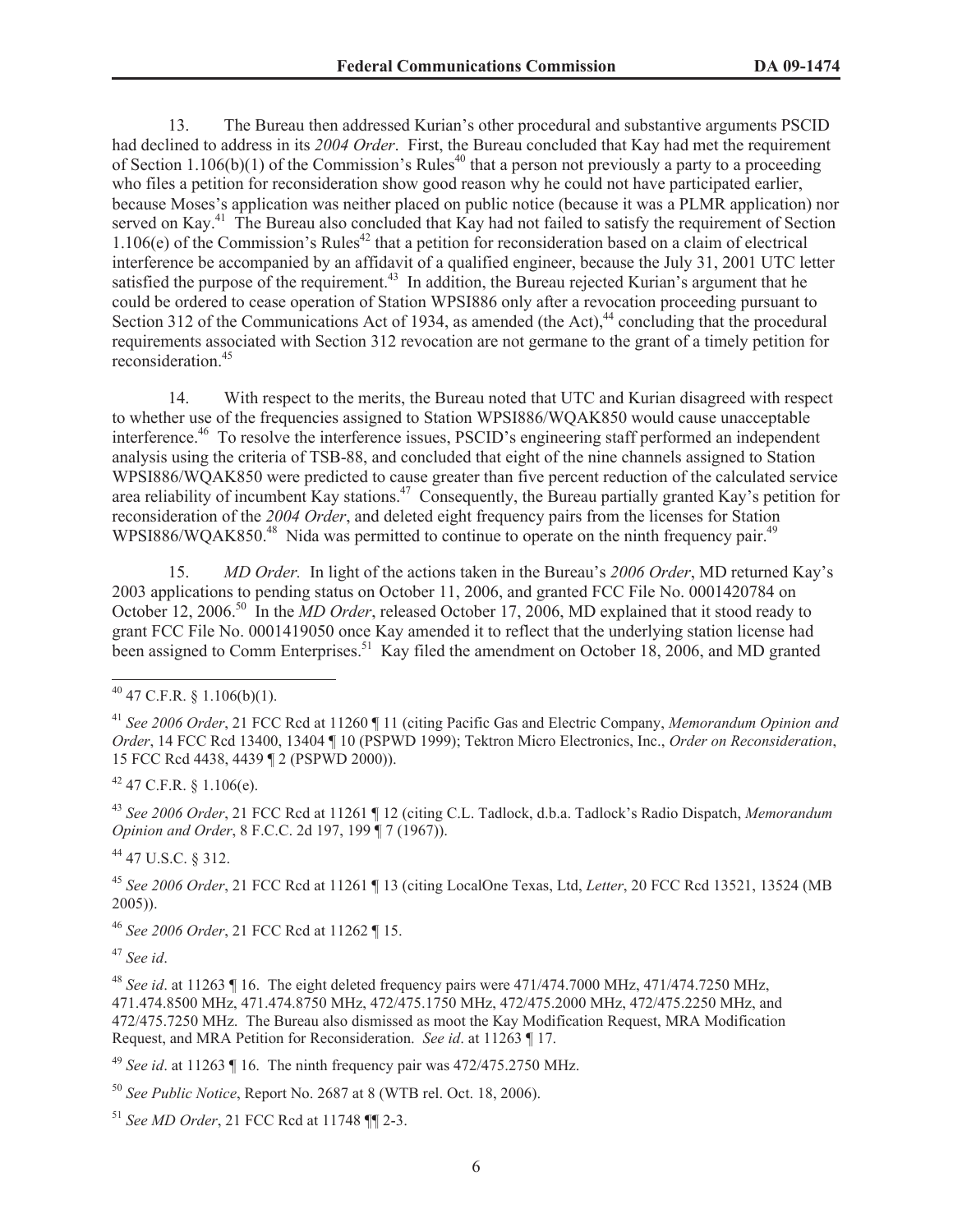the application on October 19, 2006.<sup>52</sup> The *MD Order* also dismissed as moot Kay's petition for reconsideration of the dismissal of the applications.<sup>53</sup>

#### **III. DISCUSSION**

#### **A. Nida Petitions**

16. *Standing.* As noted above, Section 1.106(b)(1) requires that if a person who is not a party to the proceeding files a petition for reconsideration, the petition must show good reason why it was not possible for the petitioner to participate in the earlier stages of the proceeding.<sup>54</sup> A petitioner therefore obtains standing under Section 1.106(b) by either being a party to the proceeding or showing good reason why it was not possible to participate in the earlier stages of the proceeding.<sup>55</sup> Kay and Mobile Relay Associates<sup>56</sup> argue that the Nida First Petition should be dismissed because Nida did not participate earlier in the proceeding.<sup>57</sup> We disagree. Instead, we conclude that Nida is a party to this proceeding by virtue of being the licensee of Station WPSI886/WQAK850.<sup>58</sup>

17. *Kay's June 11, 2001 Reconsideration Request*. Nida argues that the *2006 Order*  incorrectly reversed the *2004 Order*, and Kay's June 11, 2001 reconsideration request should have been dismissed as defective. First, Nida contends that Moses did not receive due process or notice that Kay sought reconsideration of the grant of application FCC File No. 0000415681 because Kay referenced only FCC File No. 0000423812.<sup>59</sup> According to Nida, it was "not up to [Moses] to . . . make inferences as [to]

<sup>55</sup> Regionet Wireless License, LLC, 17 FCC Rcd 21263, 21267 ¶ 10 (2002) (*Regionet Wireless*).

<sup>56</sup> Nida contends that MRA's oppositions should be dismissed pursuant to Section 1.106(b)(1) because MRA did not file a petition for reconsideration within thirty days of the original grant of the license for Station WPSI886, and did not file a petition for reconsideration of the *2006 Order*. *See* Nida Reply to MRA Opposition at 2-3. Nida is incorrect because, as the Commission has explained, that rule applies to petitioners for reconsideration, not to parties that file oppositions. *See Regionet Wireless*, 17 FCC Rcd at 21266 ¶ 9; *see also* Sagir, Inc. v. N.E. Colorado Cellular, Inc., *Memorandum Opinion and Order*, 12 FCC Rcd 17594, 17595 n.2 (WTB ECID 1997) (finding that even though Sagir's complaint for damages resulting from NECC's rule violations had been denied and NECC would not be required to pay damages to Sagir, Sagir did not lose his party status and could file an opposition to NECC's petition for reconsideration of the determination that NECC had violated those rules).

<sup>57</sup> *See* Kay Opposition to Nida First Petition at 2; MRA Opposition to Nida First Petition at 4-5, 6-7.

<sup>58</sup> *See* Quests, Inc., *Memorandum Opinion and Order*, 7 FCC Rcd 29, 29 ¶ 5 (MMB 1991) (finding that the proposed assignee was a party and had standing to seek reconsideration of an order revoking the license), *review denied*, 7 FCC Rcd 5273 (1992). We have reviewed the cases cited by Kay and MRA, and conclude that they are inapposite because they concern petitions for reconsideration that were filed by third parties – applicants whose applications or licensees whose authorizations were not the continuing subject of the proceeding. For example, in Algreg Cellular Engineering, *Memorandum Opinion and Order*, 18 Communications Reg. (P&F) 301 (1999) (*Algreg*), the Commission set aside a Review Board decision dismissing a number of cellular applications that had been designated for hearing, and granted the applications. Entities whose applications were subsequently dismissed as mutually exclusive with the granted applications then sought reconsideration of the Commission's decision. The Commission dismissed their petitions under Section 1.106(b)(1) because the petitioners were not parties to the proceeding, and failed to show why it was not possible for them to participate in the earlier stages of the proceeding. The present matter is clearly distinguishable in that the *Algreg* petitioners' applications were not the ongoing subject of the proceeding, but the licenses for Station WPSI886/WQAK850 have been at issue from the start of this proceeding.

<sup>59</sup> *See* Nida First Petition at 6-7.

<sup>52</sup> *See Public Notice*, Report No. 2695 at 13 (WTB rel. Oct. 25, 2006).

<sup>53</sup> *See MD Order*, 21 FCC Rcd at 11748 ¶ 3.

 $54$  47 C.F.R. § 1.106(b)(1).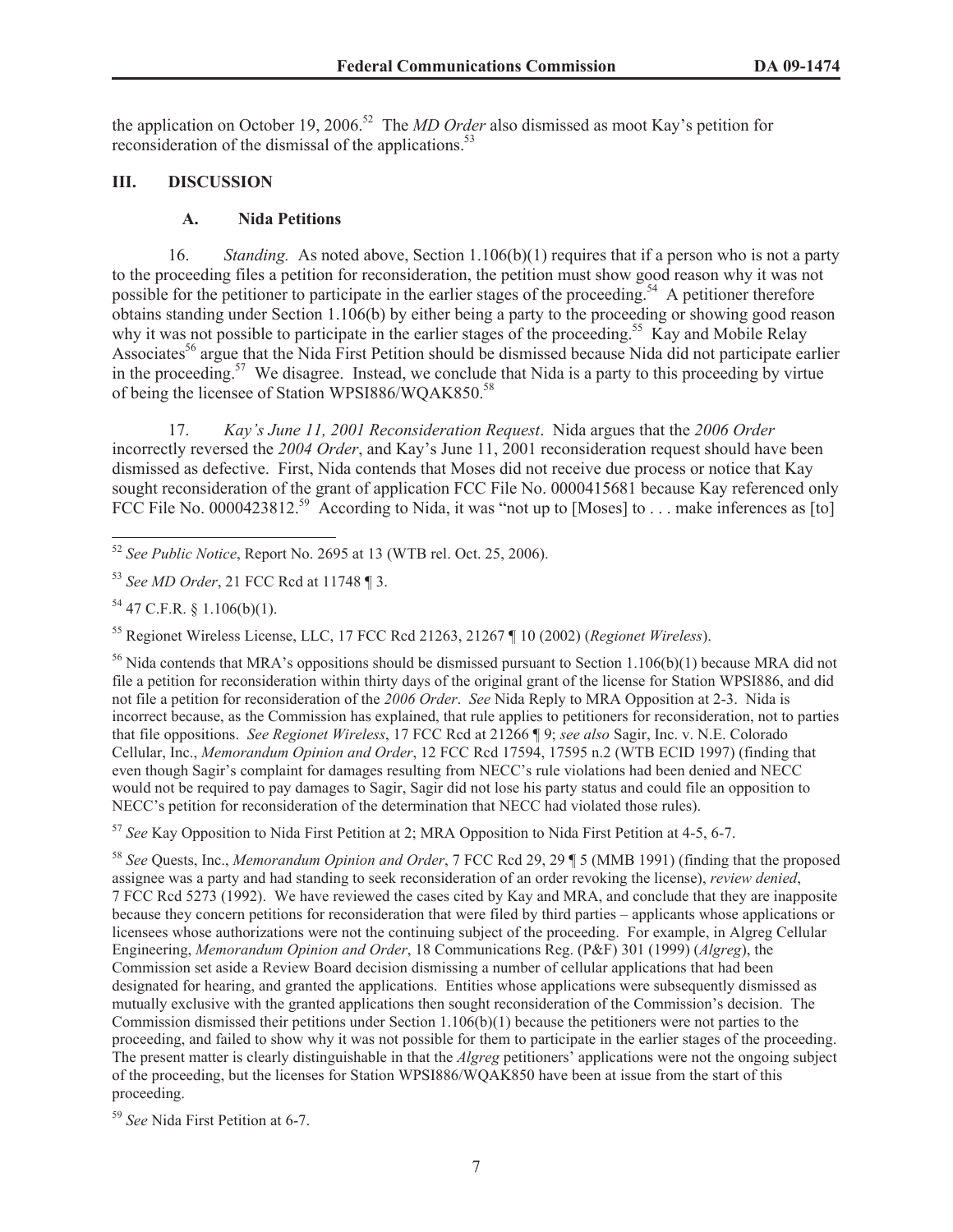what [Kay] intended or did not intend to do or say."<sup>60</sup>

18. We do not believe that Moses had any difficulty inferring what Kay intended. As the 2006 Order explained, "'Moses had filed one application, which was given two file numbers.<sup>"61</sup> Kay objected to the application due to potential harmful interference from the proposed operations to stations licensed to Kay, not because FCC File No. 0000423812 duplicated FCC File No. 0000415681. Kay unambiguously opposed grant of the requested authorization, and it should have been clear that Kay sought reconsideration of the grant of the license for Station WPSI886. Moses, who knew of the dual file numbers, was not free to ignore the obvious.<sup>62</sup> Thus, Moses was or should have been aware that Kay sought reconsideration of the grant of application FCC File No. 0000415681, notwithstanding the reference to FCC File No.  $0000423812.^{63}$  Accordingly, we reaffirm our conclusion that the reconsideration request should not have been deemed defective for having referenced application FCC File No. 0000423812 rather than FCC File No. 0000415681.

19. Nida also argues<sup>64</sup> that Kay's June 11, 2001 reconsideration request should have been dismissed as defective because it did not comply with the requirement of Section 1.106(e) that a petition for reconsideration based upon a claim of electrical interference must be accompanied by an affidavit of a qualified electrical engineer.<sup>65</sup> We conclude, however, that it was appropriate to waive that requirement under the circumstances presented.

20. The standard for granting a waiver of the Commission's rules is whether (1) the underlying purpose of the rule would not be served or would be frustrated by application to the instant case, and a grant of the requested waiver would be in the public interest; or (2) in view of unique or unusual factual circumstances of the instant case, application of the rule would be inequitable, unduly burdensome or contrary to the public interest, or the applicant has no reasonable alternative.<sup>66</sup> As the *2006 Order* explained, the purpose of Section 1.106(e) is to provide "mathematical and graphical

<sup>63</sup> We also note that, because Moses responded to the UTC Letter and the Henry Request, PSPWD took Moses's views into consideration prior to release of the *2002 Order*.

<sup>64</sup> *See* Nida First Petition at 10-11.

<sup>65</sup> 47 C.F.R. § 1.106(e).

<sup>66</sup> 47 C.F.R. § 1.925(b)(3).

<sup>60</sup> *See id.* at 7.

<sup>61</sup> *2006 Order*, 21 FCC Rcd at 11260 ¶ 10 (quoting *2002 Order*, 17 FCC Rcd at 17138 ¶ 6).

<sup>62</sup> *See* Mobilfone Service, Inc., *Second Order on Reconsideration*, 22 FCC Rcd 3275, 3282 ¶ 20 (WTB 2007) ("Mobilfone contends that the Commission's display is not reasonably calculated to inform the public because, according to Mobilfone, 'the chosen display method requires the public to know the name and content of every rulemaking proceeding concluded by the FCC and because the approach conflicts with the FCC's own procedure for listing document control numbers for discrete regulations.' Mobilfone's attempt to obscure what is very clear is not persuasive. The Commission's display of the control number in this case referred very directly and simply to 'auction forms,' as well as to the initial relevant FCC proceeding. No arcane knowledge of FCC proceedings was required to understand this disclosure.") (footnote omitted). The *Monroe Cablevision* decision*,* Monroe Cablevision, Inc., *Order on Reconsideration*, 16 FCC Rcd 20251 (CSB 2001), on which Nida relies, *see* Nida Reply to Kay Opposition at 5, to support his argument that Moses lacked notice, is distinguishable. In that case, the Cable Services Bureau (CSB) directed a subscriber to resubmit a complaint regarding cable rates on a new form and to follow certain requirements for notifying the cable operator about the complaint. *Monroe Cablevision*, 16 FCC Rcd at 20252 ¶ 3. The subscriber did not follow those requirements and the cable operator was not notified about the pending complaint. As a result, CSB vacated a prior order requiring the cable operator to submit a filing that would justify its rates. *Id.* Unlike in *Monroe Cablevision* where the cable operator was completely denied notice of the subscriber's complaint, Moses had notice of the Kay reconsideration request.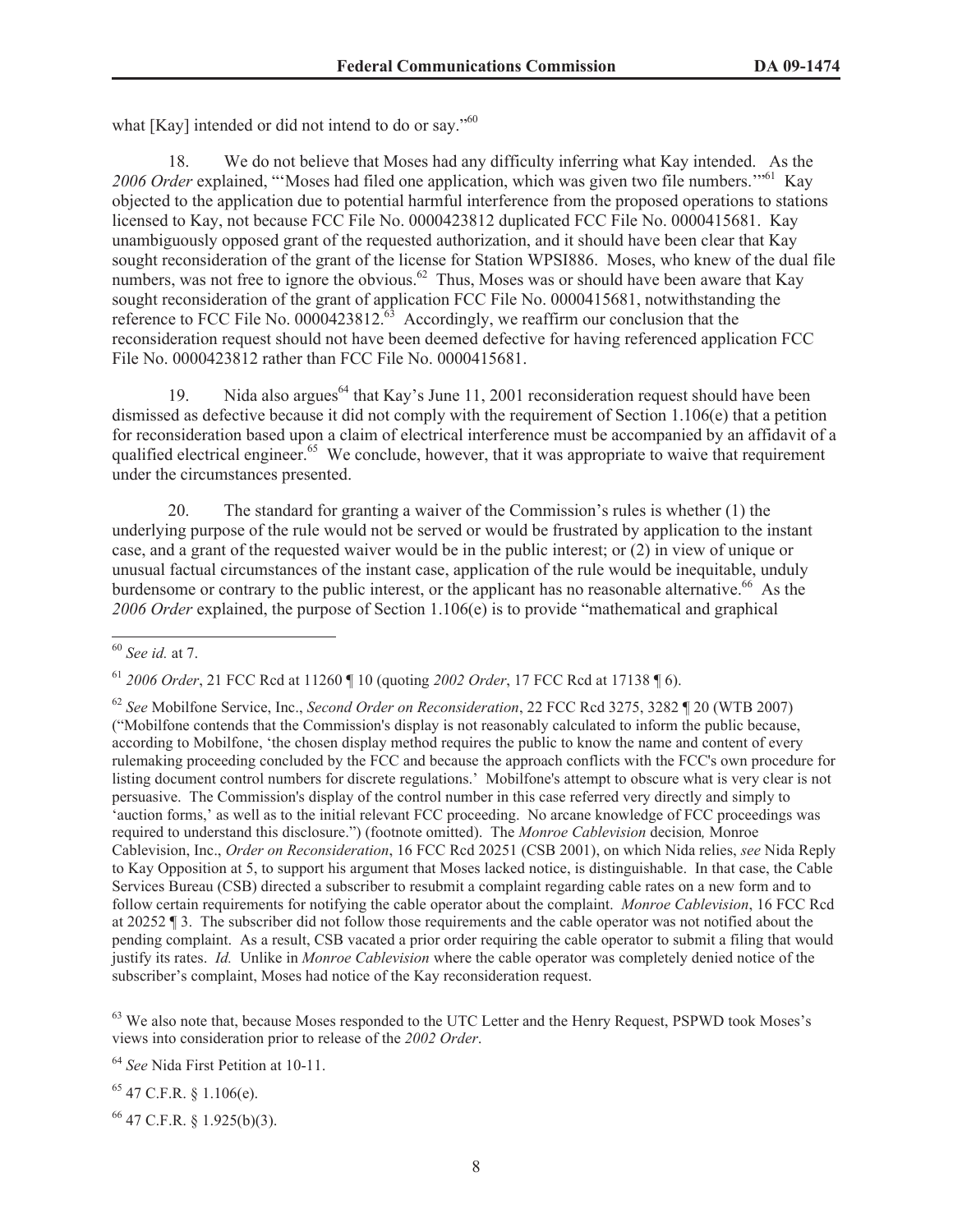determination based upon accepted rules and standards," because such data is particularly useful in resolving allegations of interference.<sup>67</sup> Because the engineering opinion from UTC was an empirical determination based on accepted rules and standards, the *2006 Order* concluded that the underlying purpose of the rule was served by the UTC letter.<sup>68</sup> We also conclude that it was in the public interest to accept the UTC letter for these purposes, in order to resolve the interference dispute on the basis of the best available information.<sup>69</sup>

21. *Evidentiary Hearing*. Nida argues<sup>70</sup> that, before his license can be terminated, he must be afforded an evidentiary hearing under Section 309(e) of the Act, which requires the Commission to designate certain types of application for hearing if a substantial and material question of fact is presented.<sup>71</sup> Nida is incorrect. Section 309 by its terms does not apply to PLMR applications.<sup>72</sup>

22. Moreover, the right to a hearing under Section 309, when applicable, is not automatic.<sup>73</sup> Nida contends that "Section 309(e) allows for hearings to be held in cases where a 'substantial and material question of fact is presented" and that, in this case, the 2001 UTC letter and the 2002 Kurian interference study present competing engineering studies that are "the very definition of a material question of fact."<sup>74</sup> We disagree. When the Commission formalized the frequency coordination process, it anticipated that applicants would occasionally disagree with a frequency coordinator's conclusion that the proposed operations would result in interference to other users, and it provided that such disputes would be resolved by the staff within the licensing process, rather than through a formal evidentiary

<sup>68</sup> *See 2006 Order*, 21 FCC Rcd at 11261 ¶ 12. Nida argues that the defects in the Kay request cannot be waived because no explanation was given as to why the circumstances were so unique as to justify a rule waiver. Nida First Petition at 11. We note, however, that the Commission's standard for reviewing waiver requests is stated in the alternative, and that a waiver can be granted pursuant to Section  $1.925(b)(3)(i)$  even if it does not satisfy Section 1.925(b)(3)(ii). Nida also argues that the UTC Letter cannot be used to support the Kay reconsideration request because PSPWD requested it only to evaluate the issues raised in the Henry Request. *See* Nida First Petition at 11. This argument also fails, for the UTC Letter, which was requested after both Henry and Kay challenged the grant of the Moses application, specifically stated that its recommendation was "in response to concerns expressed to us on behalf of *two licensees* on frequencies adjacent to those of the referenced call sign," and concludes that Station WPSI886 "may cause interference and an unacceptable degradation of service to the adjacent, 12.5 kHz, channel *licensees*." UTC Letter at 1 (emphasis added). Thus, the UTC engineering analysis covered both licensees in response to the Commission staff inquiry.

<sup>69</sup> *See*, *e.g.*, Century M.L. Cable Corp., *Memorandum Opinion and Order*, 16 FCC Rcd 14102, 14103 ¶ 3 (2001); Christian Family Network, Inc., *Memorandum Opinion and Order*, 23 FCC Rcd 18369, 18371 n.12 (EB 2008).

<sup>70</sup> *See* Nida First Petition at 15.

 $71$  47 U.S.C. § 309(e).

<sup>72</sup> *See* 47 U.S.C. § 309(a) (listing applications to which Section 309 applies); *see also*, *e.g.*, Interstate Consolidation, Inc., *Memorandum Opinion and Order*, 15 FCC Rcd 3330, 3333 ¶ 8 (2000) (*Interstate*).

<sup>73</sup> *See*, *e.g.*, Brookfield Development, Inc., *Memorandum Opinion and Order*, 19 FCC Rcd 14385, 14390-92 ¶¶ 16- 18 (2004); *Interstate*, 15 FCC Rcd at 3333 n.26.

<sup>74</sup> *See* Nida First Petition at 15.

<sup>67</sup> *See 2006 Order*, 21 FCC Rcd at 11261 ¶ 12 & n.43 (quoting C.L. Tadlock, d.b.a. Tadlock's Radio Dispatch, *Memorandum Opinion and Order*, 8 F.C.C.2d 197, 199 ¶ 7 (1967) (*Tadlock*)); *see also*, *e.g.*, Empire Mobilcomm Systems, Inc., *Memorandum Opinion and Order*, 73 F.C.C. 2d 203, 204 ¶ 4 (CCB 1979) (stating that "[m]ere opinion, unsubstantiated by actual engineering data, is insufficient to prove the existence of harmful interference" in reviewing a claim of interference under former Section 21.504 of the Commission's Rules). Nida argues that the Bureau misapplied the holding in *Tadlock* because the Commission made the statement in the context of dismissing as defective a petition for reconsideration that was not supported by the required affidavit, rather than accepting a technically defective pleading. *See* Nida First Petition at 10. We disagree. *Tadlock*'s description of the purpose of the rule is applicable in either situation.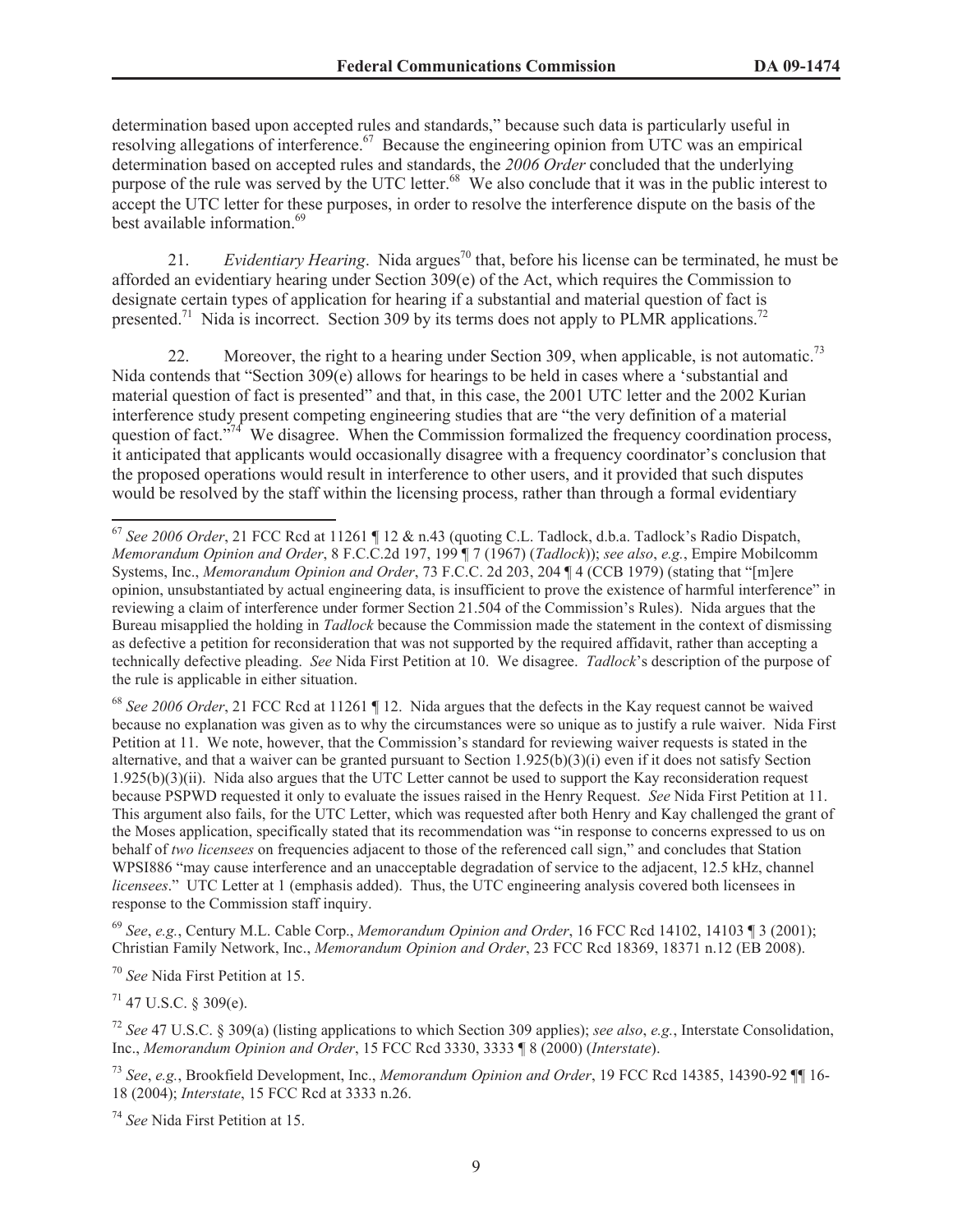hearing.<sup>75</sup> We therefore reject Nida's argument that an evidentiary hearing under Section 309(e) was required to resolve interference issues raised in this proceeding.<sup>76</sup>

23. *Public Interest.* Finally, Nida argues that it would be in the public interest to restore his authorization to operate on the eight deleted frequency pairs, either by granting his petition for reconsideration of the 2006 Order or granting him a waiver of the frequency coordination requirements<sup>77</sup> for Station WPSI886/WQAK850. We do not find these arguments persuasive.<sup>78</sup>

24. First, we reject Nida's argument that the *2006 Order* is not in the public interest and conflicts with the Commission's rules<sup>79</sup> requiring 25 kHz PLMR licensees to transition to more efficient equipment by 2013.<sup>80</sup> That Nida began operating with narrowband technology before it was required

 $76$  Nida also argues that the contested operations are not capable of causing interference to Kay and others, as evidenced by the lack of interference complaints. *See* Nida First Petition at 13. As Nida is now aware, his assertion that no licensee complained of interference is incorrect. In response to a 2006 Freedom of Information Act request, the Commission's Enforcement Bureau sent Nida's counsel copies of complaints regarding interference from Station WPSI886 received during the pendency of this proceeding. *See* Electronic Mail from Delaney DiStefano to FOIA, FCC (Control 2007-012) (Oct. 10, 2006); Letter from Rebecca L. Dorch, Regional Director, Western Region, Enforcement Bureau to Delaney DiStefano, Counsel for Kevin R. Nida (Jan. 31, 2007); Letter from Rebecca L. Dorch, Regional Director, Western Region, Enforcement Bureau to Delaney DiStefano, Counsel for Kevin R. Nida (Mar. 13, 2007). Nida also acknowledges that he knew about a complaint that MRA filed in 2003, but discounts it because no action was taken as a result of the investigation. *See* Nida First Petition at 13 n.44. Regardless of any action taken, the existence of the complaint contradicts Nida's argument that no actual interference has been alleged. Moreover, the absence of specific complaints would not provide grounds for permitting operations that do not comply with the required interference protection standards. *See* California Metro Mobile Communications, Inc., *Memorandum Opinion and Order*, 17 FCC Rcd 22974, 22977 ¶ 11 (2002) (rejecting a licensee's allegation that PSPWD could not modify its license because there had been no claim of "actual interference" to the protesting party's facilities when the objectionable interference standard was based on whether the interference contour of a proposed trunked station would intersect the service contour of an existing station).

<sup>77</sup> *See* 47 C.F.R. § 90.175(e).

 $78$  As noted above, the standard for granting a waiver of the Commission's rules is whether it can be demonstrated that (1) the underlying purpose of the rule would not be served or would be frustrated by application to the instant case, and that a grant of the requested waiver would be in the public interest; or (2) in view of unique or unusual factual circumstances of the instant case, application of the rule would be inequitable, unduly burdensome or contrary to the public interest, or the applicant has no reasonable alternative. 47 C.F.R. § 1.925(b)(3). Thus, both prongs of the waiver standard require a finding that grant of a waiver would be in the public interest. Therefore, a conclusion that a request is not in the public interest renders moot any discussion of the remaining portions of either prong. *Cf.* Maritime Communications/Land Mobile LLC, *Order*, 21 FCC Rcd 13735, 13740 n.34 (WTB MD 2006), *recon. denied*, *Order on Reconsideration*, 22 FCC Rcd 4780 (WTB MD 2007), *recon. and review pending*.

<sup>79</sup> *See* 47 C.F.R. § 90.209(b)(5) n.3; Implementation of Sections 309(j) and 337 of the Communications Act of 1934 as Amended; Promotion of Spectrum Efficient Technologies on Certain Part 90 Frequencies, *Second Report and Order and Second Further Notice of Proposed Rule Making and Order,* WT Docket No. 99-87, RM-9332, 18 FCC Rcd 3034, 3038 ¶ 12 (2003).

<sup>80</sup> *See* Nida First Petition at 14.

<sup>75</sup> *See* Frequency Coordination in the Private Land Mobile Radio Services, *Report and Order*, PR Docket No. 83- 737, 103 F.C.C. 2d 1093, 1147-48 ¶ 110 (1986) ("Under our new procedures, applicants desiring a specific frequency must submit a technical justification for that frequency along with the application. If the coordinator disagrees with the justification, the application, the technical submission, the coordinator's written reasons for rejection, and the alternate frequency recommendation shall be submitted to the Commission for evaluation and decision."); 47 C.F.R. § 90.187(b)(2)(v). It is common practice for Commission staff to conduct an independent analysis to resolve interference issues. *See*, *e.g.*, Pappamal Wellington Kurian, *Order of Modification*, 22 FCC Rcd 10965 (WTB MD 2007); National Science and Technology Network, Inc., *Order on Reconsideration*, 22 FCC Rcd 18644 (WTB MD 2007), *recon. pending*.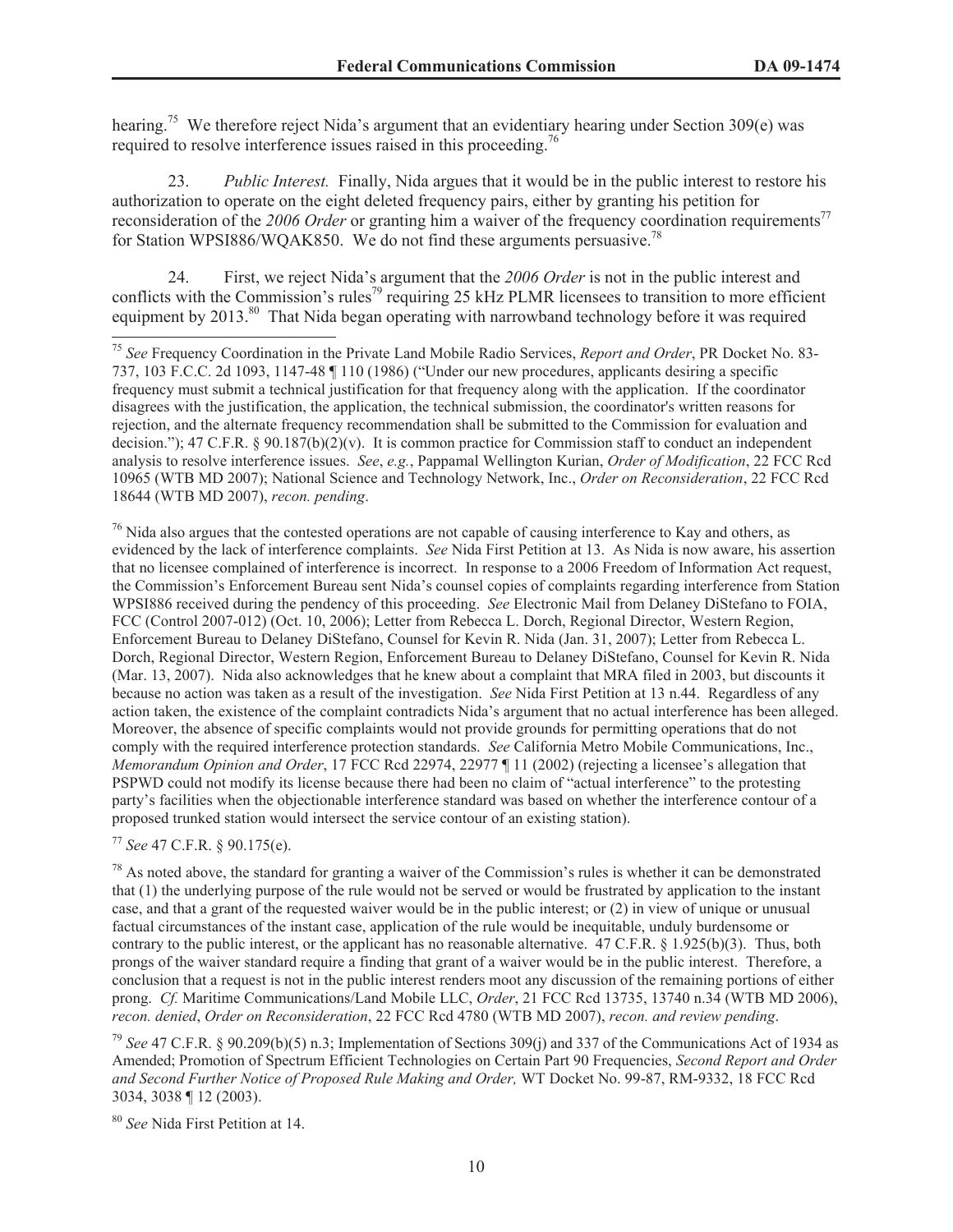does not relieve him of the obligation to avoid interference to other licensees today. While the Commission has mandated migration to more efficient technology, it did not intend to disadvantage the incumbent licensees still operating on 25 kHz channels.<sup>81</sup> The narrowbanding mandate is thus not grounds to reduce 25 kHz licensees' privileges prior to the mandatory migration date.<sup>82</sup>

25. We also reject Nida's argument that we should grant his request because a majority of the users of Station WPSI886/WQAK850 provide service to public safety and critical infrastructure entities.<sup>83</sup> Even public safety use of a frequency is not grounds to permit operations that will cause interference to incumbent licensees.<sup>84</sup> A licensee cannot justify a request for waiver by merely asserting that its proposed service is more beneficial than services that might be provided by another licensee operating in the same band.<sup>85</sup> Moreover, as we pointed out in the *2006 Order*, Nida consummated the assignment subject to the risk that one or more of the then-pending pleadings would be granted.<sup>86</sup>

26. *Conclusion*. In summary, we conclude that Nida has not presented grounds for reconsideration of the decision in the *2006 Order* to delete eight of the nine frequency pairs from the licenses for Station WPSI886/WQAK850. Nor has he set forth circumstances warranting a waiver of the frequency coordination requirements for the station. We therefore deny his petition for reconsideration and request for waiver. As noted above, Nida also requested a stay of the *2006 Order*, and applied for an STA to permit him to continue operating on the eight deleted frequencies during the pendency of his petition for reconsideration. Similarly, Nida's petition for reconsideration of the *MD Order* argued that action on the Kay applications should be deferred pending resolution of Nida's petition for reconsideration and requests for stay of the *2006 Order*. <sup>87</sup> In light of the resolution of Nida's petition for reconsideration herein, we dismiss as moot Nida's petitions for stay of the *2006 Order* and for

<sup>87</sup> *See* Nida Second Petition at 4-5.

<sup>&</sup>lt;sup>81</sup> In fact, to allow such incumbent licensees increased flexibility in their migration, the Commission extended the deadline for the acceptance of new applications for new operations using 25 kHz channels, and for modification of operations that expand the authorized contour of such stations, from January 13, 2004 to January 1, 2011. *See* Implementation of Sections 309(j) and 337 of the Communications Act of 1934 as Amended; Promotion of Spectrum Efficient Technologies on Certain Part 90 Frequencies, *Third Memorandum Opinion and Order*, *Third Further Notice of Proposed Rule Making and Order,* WT Docket No. 99-87, RM-9332, 19 FCC Rcd 25045, 25046 ¶ 2 (2004).

<sup>82</sup> *See* National Science and Technology Network, Inc., *Order on Reconsideration*, 23 FCC Rcd 5723, 5726 ¶ 7 (WTB MD 2008) (citing Association of American Railroads, *Order*, 22 FCC Rcd 1304, 1308-09 ¶ 9 (WTB MD 2007) (denying request for waiver that would grant railroads exclusive access to spectrum shared with other industries in order to facilitate the railroads' transition to 12.5 kHz operations)), *review pending*.

<sup>&</sup>lt;sup>83</sup> See Nida First Petition at 19-20. Nida states that eighty to ninety percent of his customers "provide service" to public safety entities, and those entities rely on the system, which is designed to provide cost-effective interoperability. *Id*. at 19. Nida further explains that Station WPSI886/WQAK850 has been "serving public safety and critical infrastructure entities such as ambulance companies and transportation companies, each of which is under contract with local county and federal governments respectively to supply needed support services." *Id*. at 20.

<sup>84</sup> *See*, *e.g.*, State of Montana, *Order*, 19 FCC Rcd 9816, 9819 ¶ 7 (WTB PSCID 2004) (rejecting request of State of Montana to use a frequency because of potential interference to adjacent-channel VHF Public Coast licensee).

<sup>85</sup> *See* NetSat 28 Company, L.L.C., *Memorandum Opinion and Order*, 19 FCC Rcd 17722, 17732 ¶ 28 (IB 2004) (denying a request for waiver of milestone deadlines to complete construction of its satellite system after rejecting the argument that a licensee cannot justify a waiver request by merely asserting that its proposed service is more beneficial than services that might be provided by another satellite operator).

<sup>86</sup> *See 2006 Order*, 21 FCC Rcd at 11263 ¶ 16. We note that the MRA Petition for Reconsideration summarized the arguments in the then-pending MRA Modification Request, listed other pending pleadings, and provided a copy of the UTC Letter.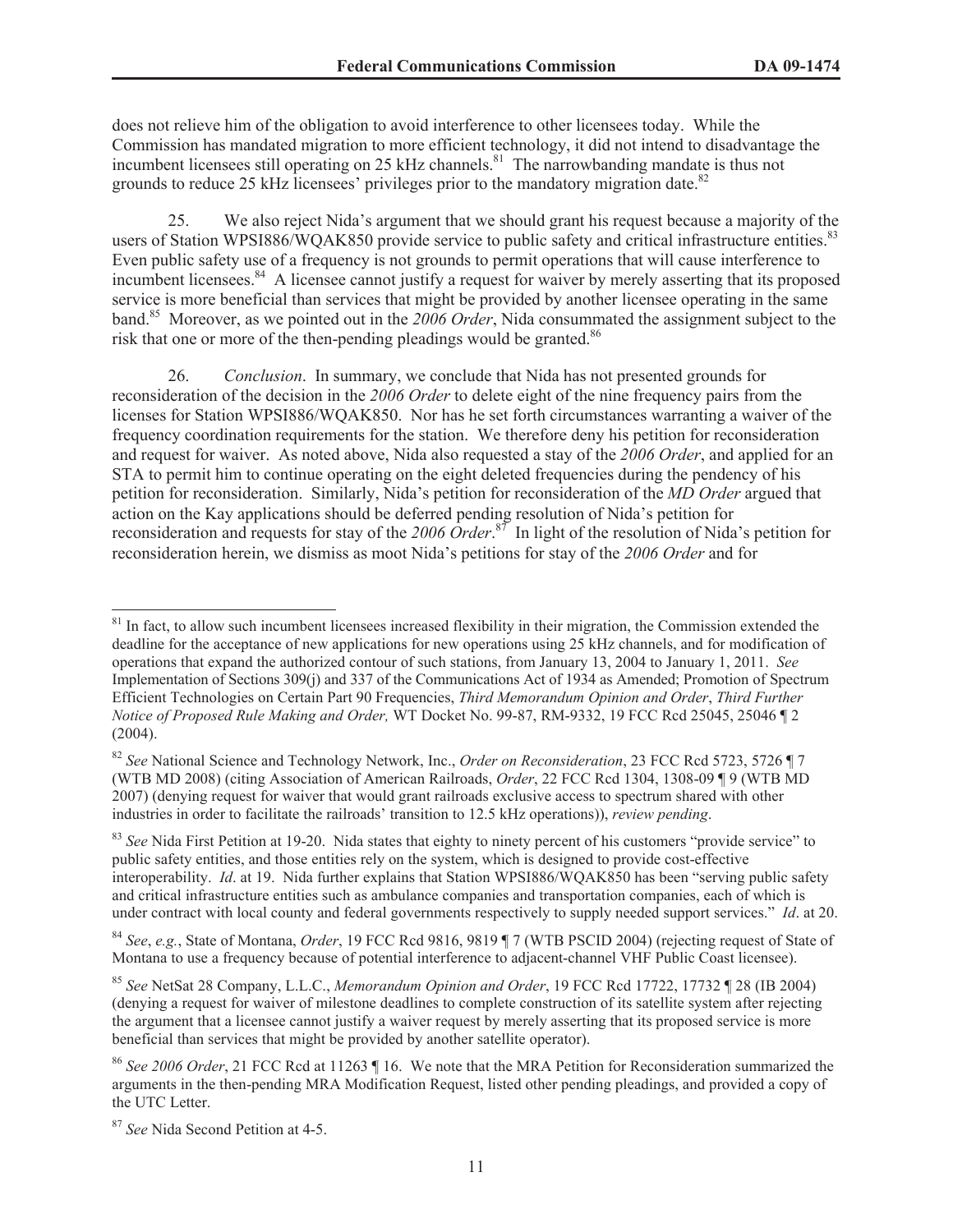reconsideration of the *MD Order*, and his STA application.<sup>88</sup>

# **B. Kay/Comm Enterprises Petition for Partial Reconsideration**

27. Kay and Comm Enterprises seek partial reconsideration of the *2006 Order*. <sup>89</sup> We dismiss the petition as defective.

28. In 2004, Kay asserted that operation of Station WPSI886 on frequency pair  $472/475.2750$  MHz would cause interference to his Stations WIK983 and WIL469.<sup>90</sup> The engineering analysis in the *2006 Order* concluded, however, that the effect on those stations was within the five percent reduction of the calculated service area reliability permitted by the LMCC Consensus.<sup>91</sup> Consequently, Nida was permitted to continue to operate on that frequency pair.<sup>92</sup> In their instant petition, Kay and Comm Enterprises argue<sup>93</sup> that frequency pair  $472/475.2750$  MHz should be deleted the licenses for Station WPSI886/WQAK850 due to interference to adjacent-channel Station WIJ316, which Kay assigned to Comm Enterprises in 2005.<sup>94</sup>

29. Section 1.106(c) of the Commission's rules provides that new facts may be presented in a petition for reconsideration only if the facts relate to events that occurred or circumstances that changed since the last opportunity to present such matters; the facts were not known to the petitioner, and could not reasonably have been learned prior to such opportunity; or the public interest requires consideration of the facts.<sup>95</sup> Kay and Comm Enterprises have not demonstrated (or even argued) that their petition seeking to introduce arguments regarding Station WIJ316 meets any of these requirements. Moreover, the petition is not accompanied by an affidavit of a qualified electrical engineer as required by Section  $1.106(e)^{96}$  and offers no grounds for waiving that requirement. We therefore dismiss the petition.

## **IV. ORDERING CLAUSES**

30. Accordingly, IT IS ORDERED that, pursuant to Sections 4(i), 303(r), and 405 of the Communications Act of 1934, as amended, 47 U.S.C. §§ 154(i), 303(r), 405, and Sections 1.106 and 1.925 of the Commission's Rules, 47 C.F.R. §§ 1.106, 1.925, the Petition for Reconsideration and Request for Waiver filed by Kevin R. Nida on October 31, 2006, is DENIED.

31. IT IS FURTHER ORDERED that, pursuant to Sections 4(i), 303(r), and 405 of the Communications Act of 1934, as amended, 47 U.S.C. §§ 154(i), 303(r), 405, and Sections 1.102 and 1.106 of the Commission's Rules, 47 C.F.R. §§ 1.102, 1.106, the Informal Request for Stay filed by Kevin R. Nida on October 24, 2006, the Request for Stay filed by Kevin R. Nida on October 31, 2006, and the Petition for Reconsideration filed by Kevin R. Nida on November 6, 2006, are DISMISSED as moot.

 $96$  47 C.F.R. § 1.106(e).

<sup>88</sup> *See*, *e.g.*, Morris Communications, Inc., *Memorandum Opinion and Order*, 23 FCC Rcd 3179, 3201 ¶ 52 (2008).

<sup>89</sup> Kay/Comm Enterprises Petition at 3.

<sup>90</sup> *See* Kay Modification Request at 5.

<sup>91</sup> *See 2006 Order*, 21 FCC Rcd at 11263 n.55.

<sup>92</sup> *See id*. 11263 ¶ 16.

<sup>93</sup> *See* Kay/Comm Enterprises Petition at 3.

<sup>94</sup> *See* File No. 0002089613 (Mar. 17, 2005). Kay was initially licensed for the Station WIJ316 facilities in 1994. Kay/Comm Enterprises Petition at 3 n.4.

 $95$  47 C.F.R. § 1.106(c)(1) and (2).